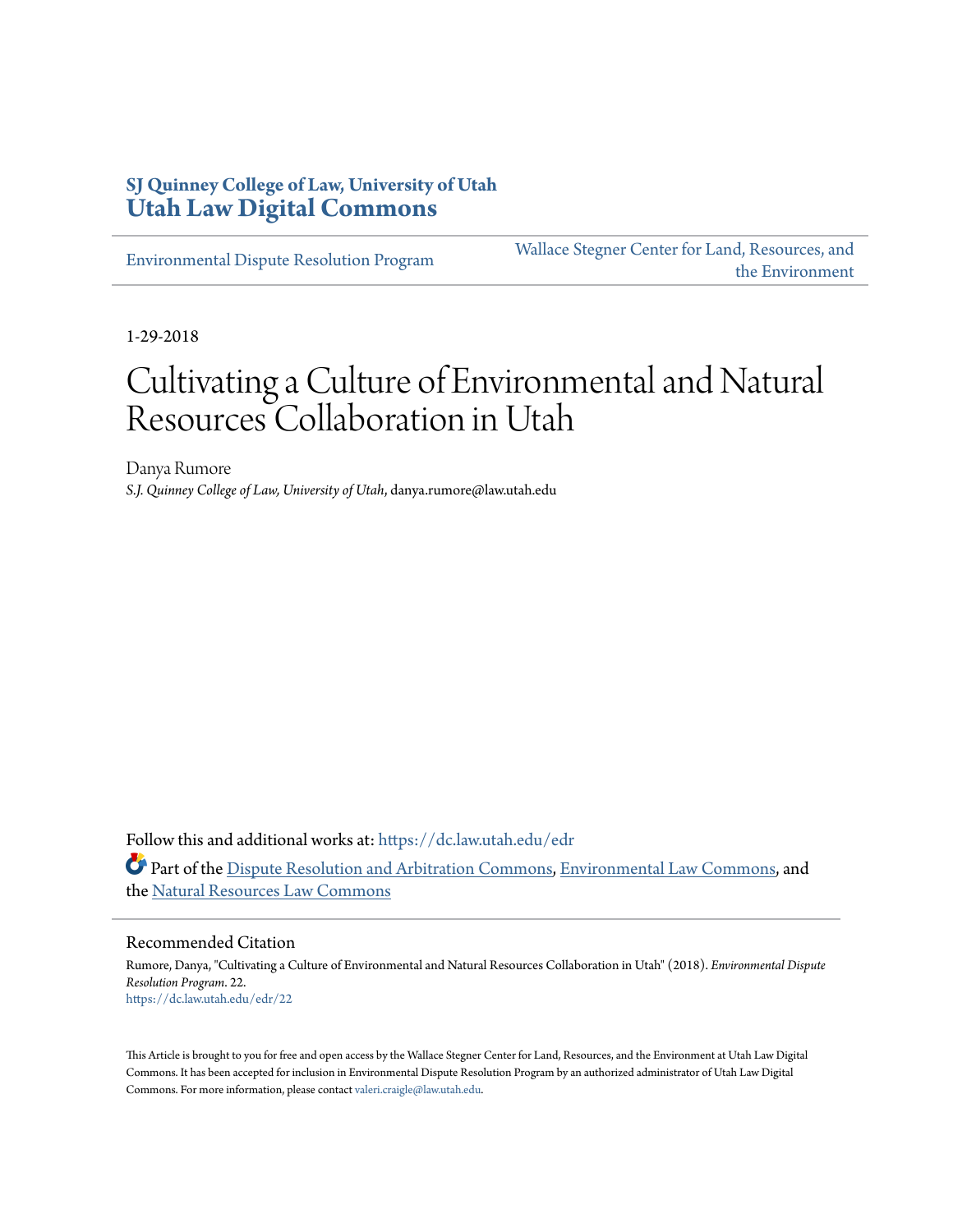## Cultivating a Culture of Environmental and Natural Resources Collaboration in Utah Posted on January 29, 2018

By Danya Rumore



Danya Rumore speaking at the Dialogues on Collaboration 2017

Unhealthy air quality. Growing demands for water in an arid state. Conflicts over public lands and how those lands should be managed. These are just a few environmental and natural resources challenges here in Utah that we hear "keep people up at night." Such challenges are indeed daunting, and they will not be easily solved. However, in every challenge there is an opportunity. And when it comes to environmental and natural resources challenges, there is a powerful opportunity for people to work together to find mutually beneficial solutions that are, as consensus building guru Larry Susskind puts it, "fair, efficient, stable, and wise."

Recognizing this opportunity, the Environmental Dispute Resolution (EDR) Program partnered with The Langdon Group to launch our Utah Program on Collaboration in fall 2015. In the two years since, the Program on Collaboration has grown to include the Forum on Collaboration, which is held every other year for high-level state and federal agency leaders; Dialogues on Collaboration, which are half-day events focusing on specific collaborationrelated topics that are held twice a year and are free and open to the public; and the annual Short Course on Effective Natural Resources Collaboration, a professional training teaching the art and science of collaborative problem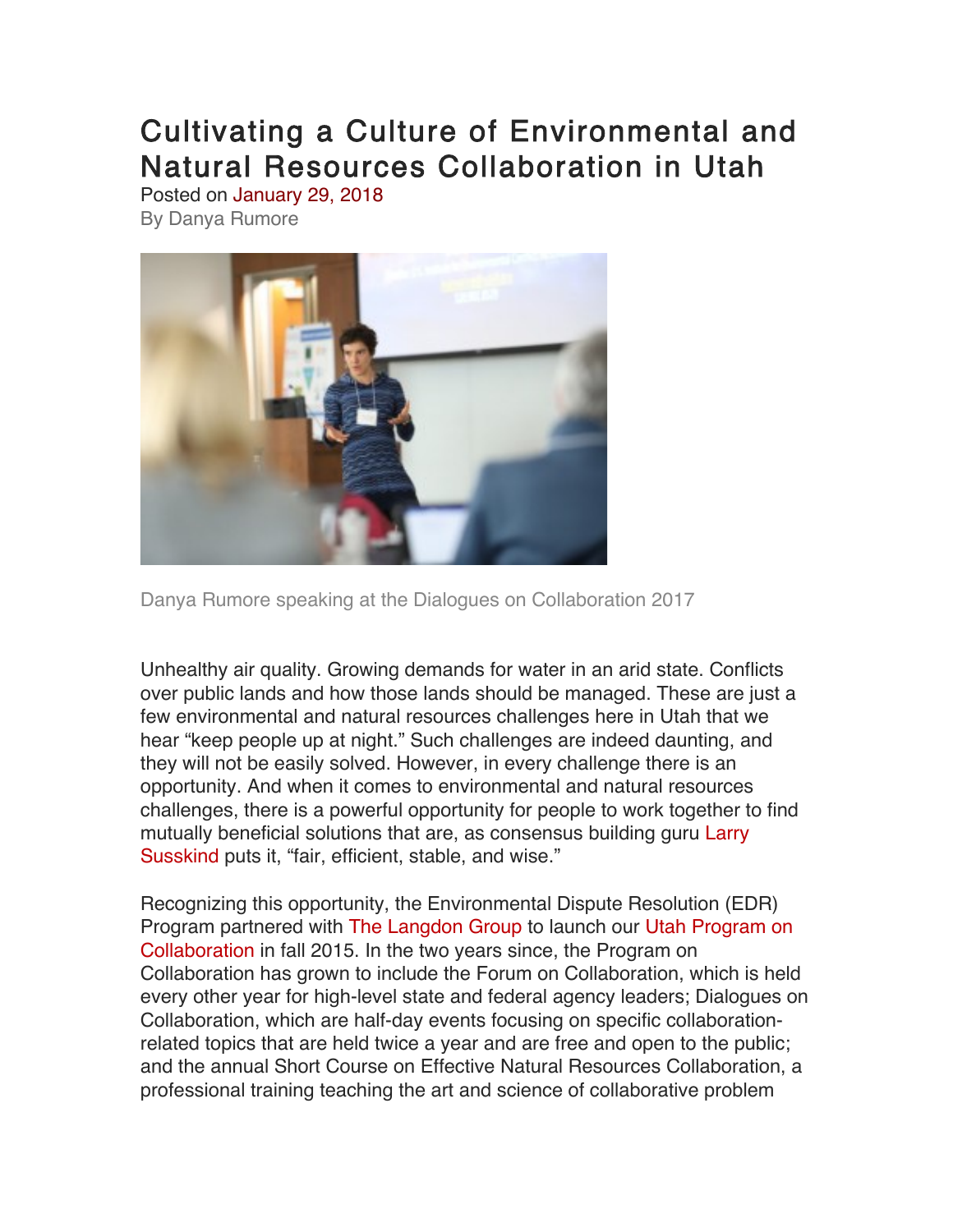solving. The overall aim of the Program on Collaboration is to foster a culture of collaboration here in Utah, and to position us, as a state, in leading the way in working together to address environmental and natural resource concerns.

On December 13, 2017, we had the pleasure of bringing together more than 30 state and federal agency leaders from around Utah for our second Forum on Collaboration. During the half-day event, the group discussed what collaboration is and is not, examples of environmental and natural resources collaboration here in Utah, lessons learned from collaborative efforts, and opportunities and challenges for collaboration. As with our inaugural Forum on Collaboration held on November 19, 2015, we were amazed and inspired by agencies' resounding commitment to work together and with other stakeholders to address Utah's environmental and natural resources challenges. As Utah State Governor Gary Herbert said in his welcome for the event, "Effective collaboration is a wonderful tool for bettering government and improving the life of Utahns. That is why the State of Utah is committed to supporting collaborative approaches to addressing difficult issues." There is still much work to be done to translate this high-level agency support for collaboration into on-the-ground problem solving. However, based on the two Forums we've held, we believe state and federal agencies in Utah are well poised to lead the way in addressing our key environmental and natural resource concerns. For more information about the 2017 Forum on Collaboration, see the Forum guidebook, discussion summary, presentation slides, and Governor's welcome video.

On the afternoon of December 13, 2017, we hosted our fourth Dialogue on Collaboration, which focused on "Funding for Collaboration: Resources and Challenges." Our Dialogues bring together panelists from around the region and the nation to share their wisdom with participants. They also create a space for attendees to engage in peer-to-peer learning. This past Dialogue featured panelists from two state entities—the Utah Department of Transportation and the Watershed Restoration Initiative—along with Brian Manwaring, the Director of the US Institute for Environmental Conflict Resolution and Laurel Singer, the Director of the National Policy Consensus Center. Some insights and nuggets of wisdom that emerged included: Oregon's system for providing legislative funding for statewide conflict resolution programs could be a relevant model for Utah; public-private partnerships are a powerful way to support collaborative projects; seed funding that gets a collaborative effort going often attracts more funding; and it is helpful to stage the collaborative work to build buy-in, which often results in additional resources to support the effort. We will be posting a handout sharing additional ideas and insights related to funding for collaboration on our Utah Program on Collaboration webpage in the next few weeks. For more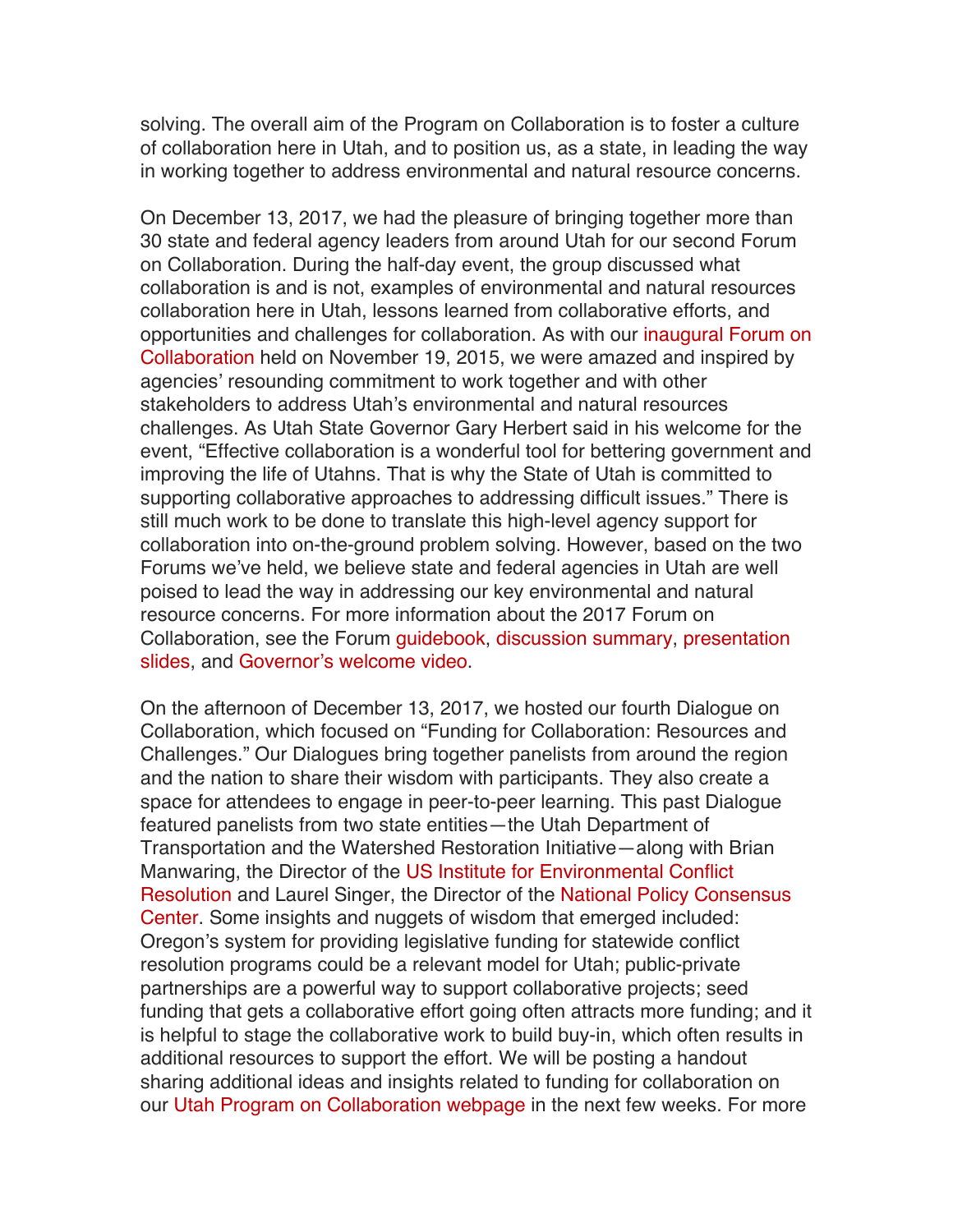information, see the video of the panel presentation and event agenda. This coming April, we will graduate the second cohort of Short Course on Effective Natural Resources Collaboration students. The course teaches midand upper-level professionals and other individuals working on environmental and natural resources issues in Utah the "art and science" of collaborative problem-solving over six two-day sessions. It does so through lectures, case studies, peer-to-peer sharing, discussion, and simulation exercises. Students put the concepts and skills learned through the course into action in a real-life setting by designing and implementing an applied collaboration Capstone Project. The inaugural 2016 Short Course graduated 23 high-level professionals representing state and federal agencies, local government, NGOs, industry, resource user groups, and tribal organizations from around the State of Utah. The 2017 Short Course includes 19 participants representing an equally diverse range of stakeholder interests from across the state. The Wagner Charitable Foundation and Huntsman Corporation have provided generous funding for scholarships to help ensure each Short Course cohort includes a diverse range of stakeholder participants. Short Course graduates become part of an EDR Fellows Network, which supports ongoing peer-to-peer learning, information sharing, and collaborative capacity building opportunities. We are accepting applications for the 2018 Short Course now through March 26, 2018. See our 2018 Short Course handout for more information. To apply for the course, use the online Short Course application form.

As we move forward in our endeavor to create a culture of environmental and natural resources collaboration here in Utah, we anticipate continuing to offer our Forum, Dialogues, and Short Course as long as there is an interest and demand. We also welcome ideas about how the EDR Program and our partners can expand our efforts to foster collaborative problem solving around Utah's current and emerging challenges.

To collect thoughts and ideas about how we can improve and potentially grow our Utah Program on Collaboration, we have created a brief online feedback form. If you have any feedback on the Program on Collaboration, ideas for how we can continue to improve and expand it, or suggestions for potential sponsors, please share your thoughts via the online form before end of day on February 28, 2018.

We hope to see many of you at our future Utah Program on Collaboration events. In the meantime, please spread the word that we are now accepting applications for the 2018 Short Course on Effective Natural Resources Collaboration, and watch for more information about our next Dialogue on Collaboration, which will be held this summer.